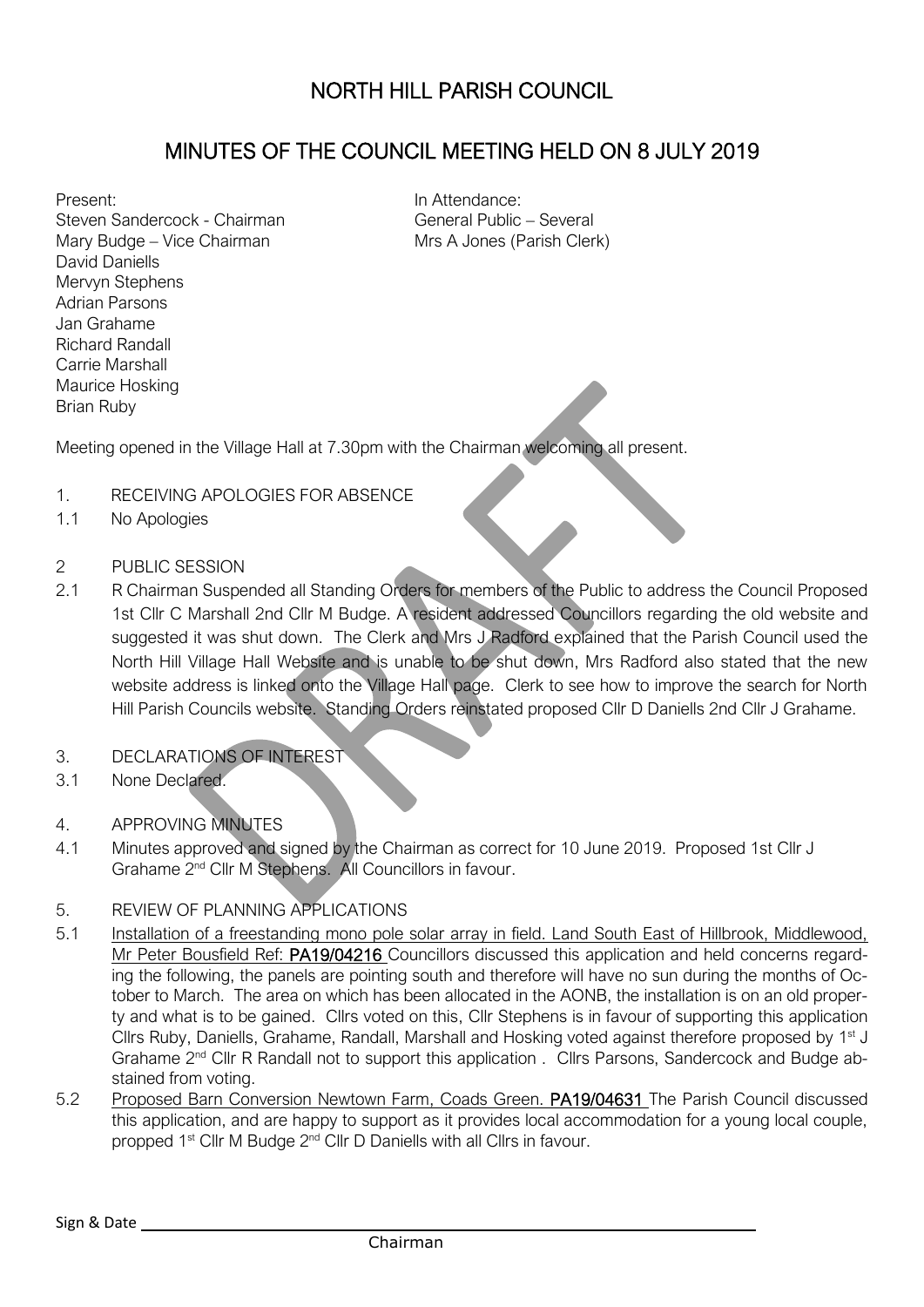- 6. REVIEW OF CLERKS REPORT
- 6.1 Hymn Sheets The Clerk is awaiting responses from both Rev H West and Ms J Smart.
- 6.2 Dog Bin This bin seems to be collected at Newhams.
- 6.3 Congdons Shop Commers Land Both quotes have been received from R Cooper £933.60 inc VAT and L Furse £1400.00, therefore Cllrs wish to keep the work local and it was proposed 1<sup>st</sup> Cllr J Grahame 2<sup>nd</sup> Cllr R Randall with all Cllrs in favour to use Mr R Cooper.
- 6.4 Public Footpath Bathpool The Chairman is aware of Cornwall Council visiting the site twice, without the Chairman's presence as requested. Cllrs Sandercock cannot close the path and would be prosecuted if he did so, therefore Cornwall Council have the responsibility for duty of care to the public. The Chairman has requested this statement in writing from CC, and no paper work has been received. Councillor Parsons will look into this matter with Mr O Jones.
- 6.5 Public Footpath Bathpool Mill Lane/Lynher Lane The Clerk has received an email from a local resident Mr M Wright who is holding concerns with regards to the footpath from Mill Lane to Lynher Lane in Bathpool. Cllrs stated that this area is "no man's land" and no action will be taken on behalf of the Parish Council.
- 6.6 Chris Coldwell Councillor Parsons has invited Mr C Coldwell to the meeting in August.
- 6.7 Old Graveyard Clerk has contacted the Clerk for Lewannick Parish Council to find out about the situation of the Graveyard, due to Lewannick having a new Clerk covering, it could be a short wait to hear back from them.
- 6.8 New Graveyard Cllrs wish to arrange a meeting on Monday 22nd July at 730pm to discuss the proposed area for a new graveyard, with Cllr Ruby contacting Mr Wooster inviting him along. Clerk has noted Telephone number 01822 820896 for Mr Wooster.
- 6.9 Salt Bin This has been ordered at a cost of £124.48 and due for delivery shortly to Chairman's address.
- 6.10 Drains Cllr Ruby and Daniells are still concerned about the drains in Bathpool, especially those at Lawns Lane and at Uphill, and as a result of this Cllr Daniells stated that he is blocking the drain which lays in his property. Cllr Ruby accused Cllr Parsons of telling Cllr Daniells "to shut up about the drains", Cllr Parsons told Cllr Ruby that he has not once made a comment making that statement and no Cllrs in the room present has heard Cllr Parsons say this at any point. Cllr Daniells stated that this issue with the local drains has been going on for 10 years, Cllr Parsons explained to Cllr Daniells that Uphill is not cleared as it is on private property and Mr O Jones is unable gain access and that Bathpool regularly have the drains cleared in the area. The Clerk will contact Mr O Jones to enquire about the progress being made.
- 6.11 Dumping of Grass Waste River Lynher It has been reported to the Chairman recently that garden waste is being dumped into the River Lynher by the Environmental Agency and a local resident. The Parish Council are unable to help with this matter; therefore, no action will be taken.
- 6.12 Climate Change Action CC The Chairman attended the Town Forum meeting in Launceston recently and it has been reported that Cornwall Council have declared an Climate Emergency and that an Action Plan has been developed for Cornwall. Cornwall Council are offering small grants to Village Halls to help slow the process of Climate Change.

## 7. MAINTANANCE

7.1 Play Area – The Parish Council wish to thank those whom have painted the play area equipment, as it looks very good. No further action from the Clerk.

## 8. REVIEW OF CORRESPONDENCE

- 8.1 Judith Pollard Mrs Pollard has contacted the Parish Council to enquire about the cutting back of trees which are over hanging from the Church boundary wall, the Parish Council are happy for Mr and Mrs Pollard to carry on with their works and have no issues.
- 8.2 Mike Wright Refer to item 6.5
- 8.3 Marcus Kiggell Mr Kiggell set up a Direct Debit to help save St Torneys Church when threatened with closure, now the Church has closed Mr Kiggell would like to cancel this, Cllrs have suggested Mr Kiggell contacts Ms Nicola Barker to do this.